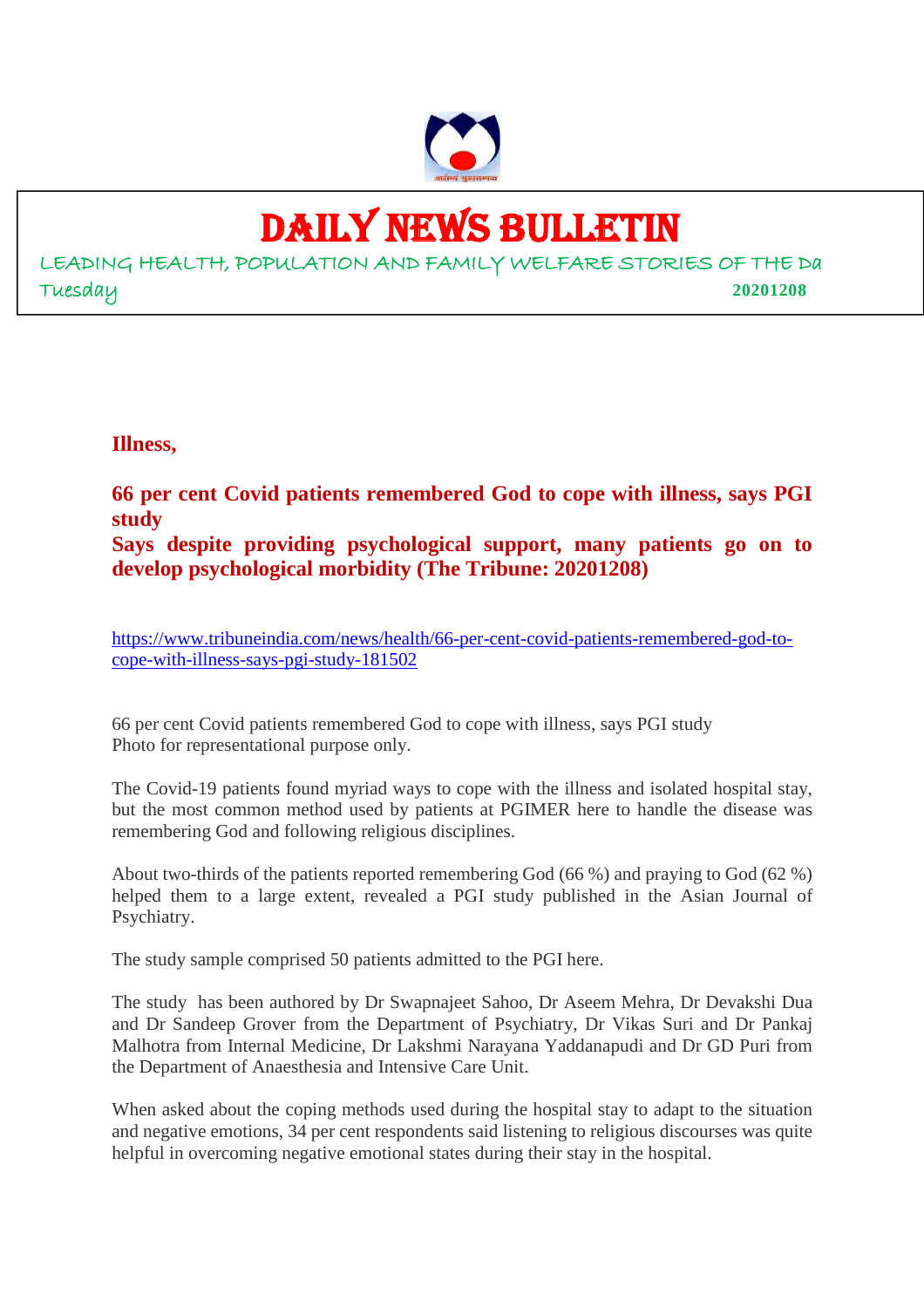According to the study, people in India usually turn to God at the time of crisis, and possibly externalising the responsibility to a higher power leads to a reduction in anxiety and distress.

The study suggested that clinicians involved in managing people with COVID-19 infection should carefully evaluate the religious beliefs and practices of the patients, and if they find that the person has been successfully using positive religious coping in the past, they should be encouraged to use the same.

When asked about the change in perspective in life after surviving the COVID-19 infection, almost all of the participants reported an increased 'faith in God' and about one-fourth reported a decrease in their faith in 'power of money'.

Battling depression

The PGI finding also suggested that despite being provided psychological support, about twofifth (38 %) of the people diagnosed with COVID-19 infection screen positive for anxiety disorder or depression close to their discharge.

"This suggests that going through the experience of COVID-19 infection is very stressful, and despite providing psychological support, many patients go on to develop psychological morbidity," the study concluded.

"There is a need to follow up the patient with COVID-19 infection, even after discharge to evaluate them for ongoing psychiatric morbidity and manage the same adequately," it added.

Covid blues

On hearing the news about the diagnosis of COVID-19, about one-sixth patients felt that they were "going to die".

Upon seeing the healthcare professionals in personal protective equipment, 24 % reported that it felt like they were interacting with aliens, astronauts/space scientists (14 %), or robots (22  $%$ ).

## **Pfizer's COVID-19 vaccine**

## **Britain gets ready for roll-out of Pfizer's COVID-19 vaccine this week In total, Britain has ordered 40 million doses — enough to vaccinate 20 million people in the country of 67 million (The Tribune: 20201208)**

https://www.tribuneindia.com/news/health/britain-gets-ready-for-roll-out-of-pfizers-covid-19-vaccine-this-week-180692

Britain gets ready for roll-out of Pfizer's COVID-19 vaccine this week Photo for representational purpose only. Reuters file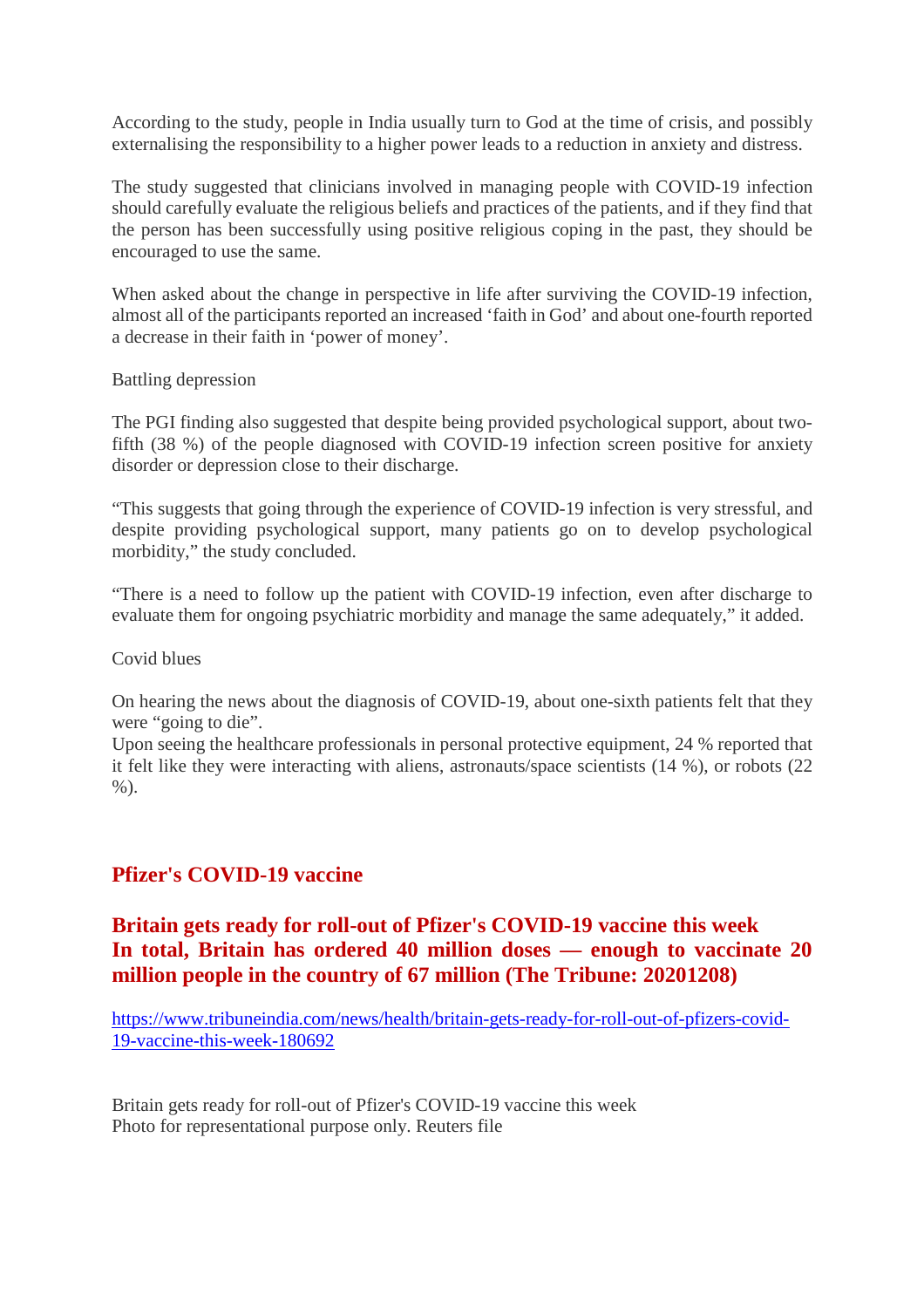Britain is preparing to become the first country to roll out the Pfizer/BioNTech COVID-19 vaccine this week, initially making the shot available at hospitals before distributing stocks to doctors' clinics, the government said on Sunday.

The first doses are set to be administered on Tuesday, with the National Health Service (NHS) giving top priority to vaccinating the over-80s, frontline healthcare workers and care home staff and residents.

Britain gave emergency use approval for the vaccine developed by Pfizer and BioNTech last week - jumping ahead in the global race to begin the most crucial mass inoculation programme in history.

In total, Britain has ordered 40 million doses — enough to vaccinate 20 million people in the country of 67 million.

About 8,00,000 doses are expected to be available within the first week.

Initial doses that have arrived from Belgium are being stored in secure locations across the country, where they will be quality checked, the health ministry said.

The Pfizer/BioNTech vaccine has onerous storage requirements. It needs to be kept at -70C (- 94F) and only lasts five days in a regular fridge.

For that reason, the health ministry said the vaccine would first be administered in 50 hospitals. It said it would take a few hours to defrost each vaccine and prepare it for use.

NHS England has written to general practitioners, telling them to get ready to start giving vaccinations through local doctors' services from Dec. 14.

Rather than run clinics in individual surgeries, groups of local doctors will operate more than 1,000 vaccination centres across the country, the government said.

Boxes of the vaccine contain five packs of 975 doses, but special regulatory approval is needed to split them up. A senior medical official has said that while he was hopeful it would be possible to split the packs and deliver straight to care homes, it was not guaranteed.

Britain is among the first nations to roll out vaccinations outside the context of a clinic trial, raising hopes that the tide could soon turn against a virus that has killed nearly 1.5 million people globally and hammered the world economy.

Russia began distributing its Sputnik V COVID-19 vaccine through 70 clinics in Moscow on Saturday, although the shot has not finished its final trials. Reuters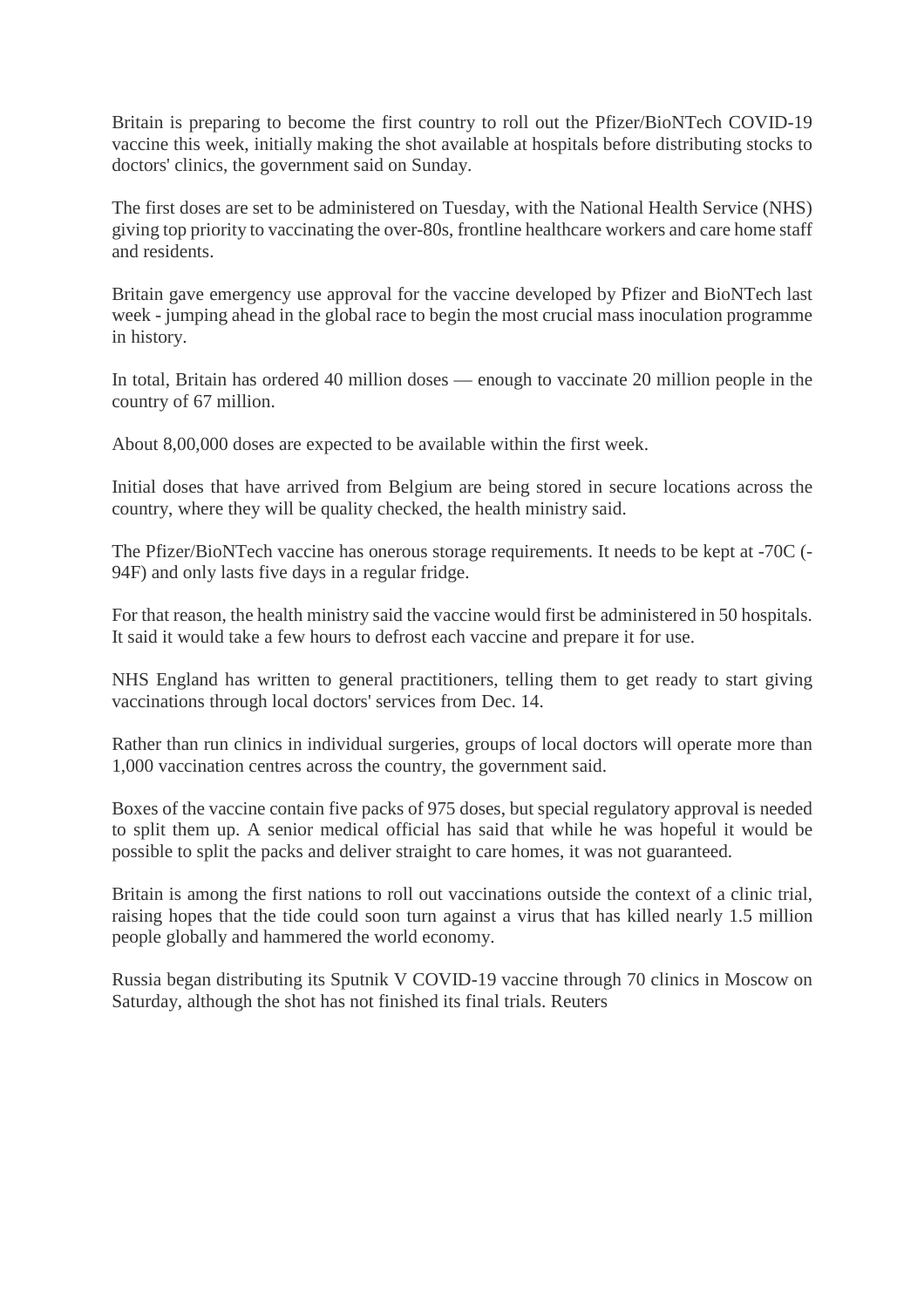## **Antiviral drug blocks Covid virus**

## **This antiviral drug blocks Covid virus within 24 hrs: Study (The Tribune: 20201208)**

https://www.tribuneindia.com/news/health/this-antiviral-drug-blocks-covid-virus-within-24 hrs-study-180372

This antiviral drug blocks Covid virus within 24 hrs: Study

Researchers have discovered that the treatment of SARS-CoV-2 infection (Covid-19) with a new antiviral drug, MK-4482/EIDD-2801 or Molnupiravir, completely suppresses the virus transmission within 24 hours.

According to the study, published in the journal Nature Microbiology, the research team from Georgia State University (GSU) originally discovered that the drug is potent against influenza viruses.

"This is the first demonstration of an orally available drug to rapidly block SARS-CoV-2 transmission. MK-4482/EIDD-2801 could be game-changing," said study author Richard Plemper from GSU.

Because the drug can be taken by mouth, treatment can be started early for a potentially threefold benefit: inhibit patients' progress to severe disease, shorten the infectious phase to ease the emotional and socio-economic toll of prolonged patient isolation and rapidly silence local outbreaks, "We noted early on that MK-4482/EIDD-2801 has broad-spectrum activity against respiratory RNA viruses and that treating infected animals by mouth with the drug lowers the amount of shed viral particles by several orders of magnitude, dramatically reducing transmission," said Plemper.

"These properties made MK-4482/EIDD/2801 a powerful candidate for pharmacologic control of Covid-19," Plemper added.

In the study, the research team repurposed MK-4482/EIDD-2801 against SARS-CoV-2 and used a ferret model to test the effect of the drug on halting virus spread.

The team believe ferrets are a relevant transmission model because they readily spread SARS-CoV-2, but mostly do not develop severe disease, which closely resembles SARS-CoV-2 spread in young adults.

The researchers infected ferrets with SARS-CoV-2 and initiated treatment with MK-4482/EIDD-2801 when the animals started to shed virus from the nose.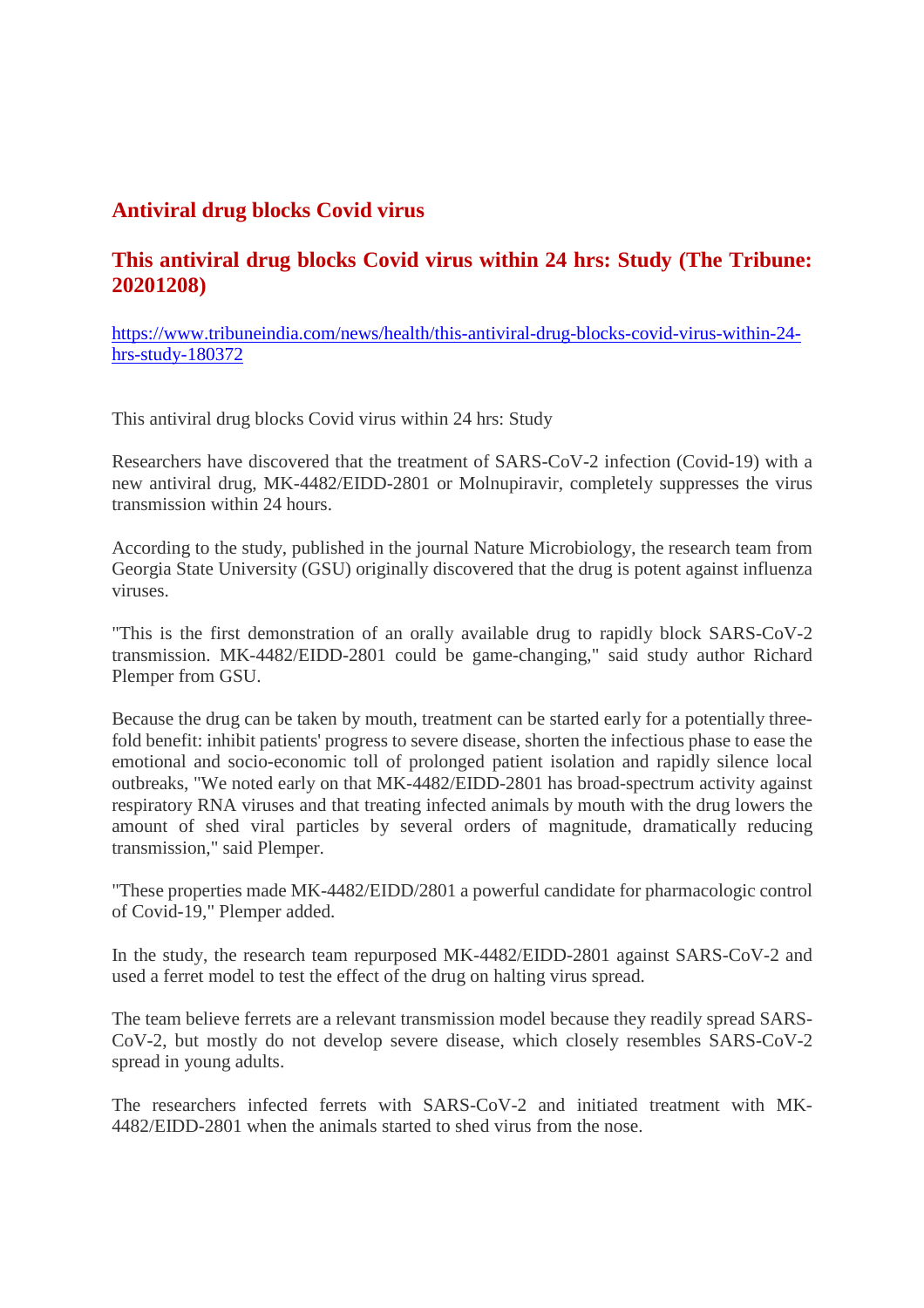"When we co-housed those infected and then treated source animals with untreated contact ferrets in the same cage, none of the contacts became infected," said study co-author Josef Wolf.

If these ferret-based data translate to humans, Covid-19 patients treated with the drug could become non-infectious within 24 hours after the beginning of treatment.

"MK-4482/EIDD-2801 is in advanced phase II/III clinical trials against SARS-CoV-2 infection," the authors wrote.

#### **WHO**

## **WHO's Tedros says concerned about perception pandemic is over Tedros said the pandemic still had a long way to run and that decisions made by citizens and governments would determine its course (The Tribune: 20201208)**

https://www.tribuneindia.com/news/health/whos-tedros-says-concerned-about-perceptionpandemic-is-over-179986

WHO's Tedros says concerned about perception pandemic is over WHO director-general Tedros Adhanom Ghebreyesus. Reuters file

Recent progress on COVID-19 vaccines is positive but the World Health Organisation is concerned this has led to a growing perception that the pandemic has come to an end, WHO Director-General Tedros Adhanom Ghebreyesus said on Friday.

"Progress on vaccines gives us all a lift and we can now start to see the light at the end of the tunnel. However, WHO is concerned that there is a growing perception that the COVID-19 pandemic is over," he said.

Tedros said the pandemic still had a long way to run and that decisions made by citizens and governments would determine its course in the short run and when the pandemic would ultimately end.

"We know it's been a hard year and people are tired, but in hospitals that are running at or over capacity, it's the hardest it can possibly be," he said.

"The truth is that at present, many places are witnessing very high transmission of the COVID-19 virus, which is putting enormous pressure on hospitals, intensive care units and health workers," the WHO chief added.

Britain approved Pfizer Inc's COVID-19 vaccine on Wednesday, jumping ahead of the rest of the world in the race to begin mass inoculations.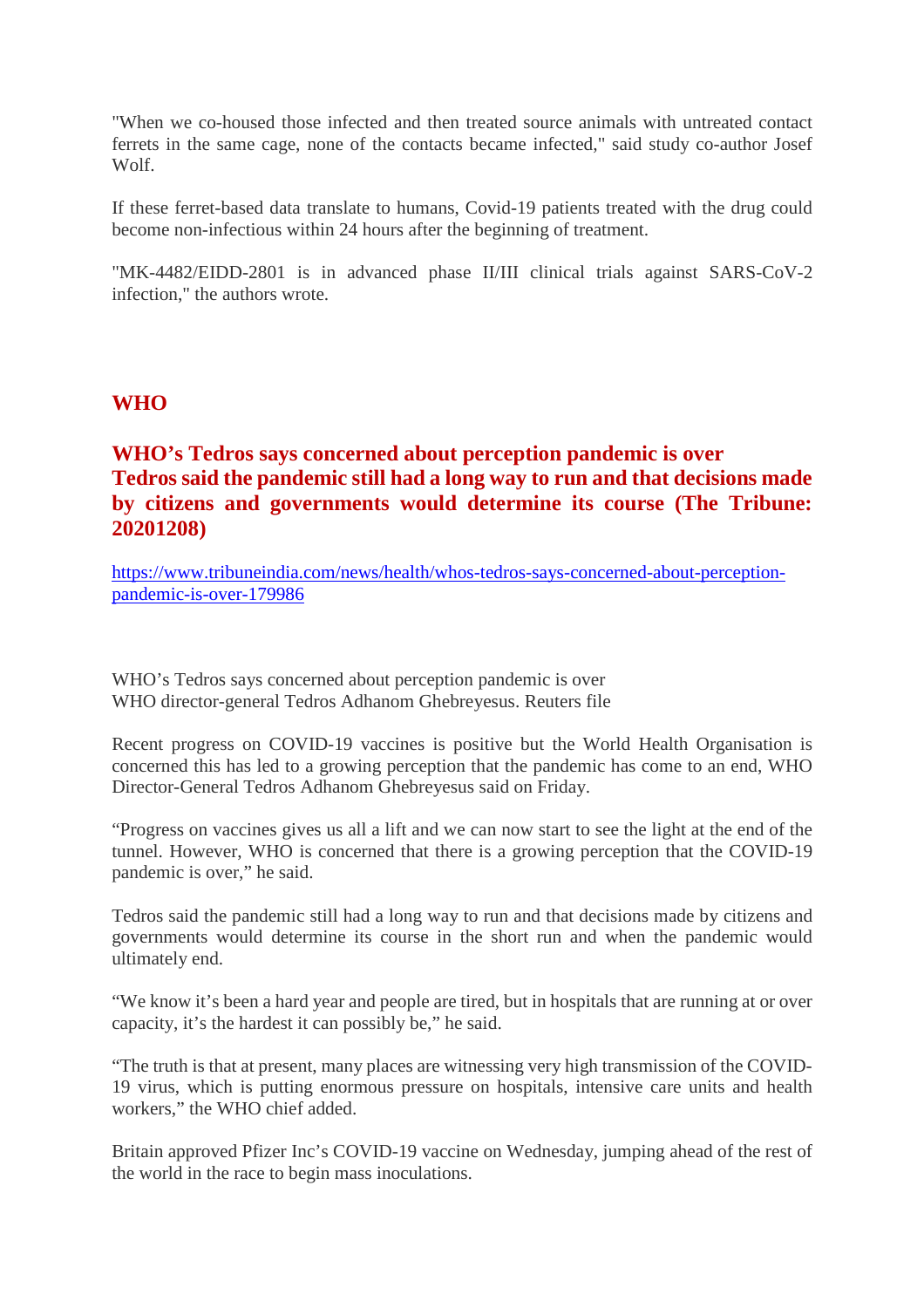The move raised hopes that the tide could soon turn against a virus that has killed nearly 1.5 million people globally, hammered the world economy and upended normal life for billions since it emerged in Wuhan, China, a year ago. Reuters

#### **Covid-19: What you need to know today (Hindustan Times: 20201208)**

https://epaper.hindustantimes.com/Home/ArticleView

The evidence is anecdotal at the moment, but there would appear to be a mini-boom in tech jobs in Bengaluru, Chennai, and some of the smaller cities in the South that have traditionally been hubs for technology businesses, with many of the new jobs coming from multinational companies that already have a presence in these regions. It is anecdotal, but not counterintuitive.

In a conversation with this columnist in September, ahead of the launch of his book, Netflix CEO Reed Hastings spoke of how his company would try and get people back to work as soon as it was safe to do so because WFH wasn't "as good as being together and talking about things". He added that Netflix wasn't "optimising the culture for the pandemic" and spoke of the challenges of remote work. "We are all coasting on relationships we built before Covid. I think it is very challenging to develop new employees who never get to know us." Hastings said that while in his experience "the physical workplace is superior", this was the case for him, and that "maybe for a 20-year old who grew up on Tinder" the reverse would be true.

I feel exactly the same way, but there are many companies that have discovered the benefits of WFH in the course of this very strange year. At least some of them have decided that a significant portion of their workforce will continue to WFH even after the pandemic. This isn't always driven by the right motives – cost, not quality of life, is a driver in many cases – and there may be a price to pay for it down the line (in terms of organisational or workspace culture, and all that contributes to the business), but WFH is here to stay. This is true in every geography.

Companies that were pioneers in outsourcing work to India – and tech firms are on top of this list by a long distance – are figuring out that if they are anyway going to move to remote working for many of their employees, then they might as well – provided the right kind of people are available – move those jobs in India, where they could be remote, or not.

That could explain the scramble for technology workers in Bengaluru. One technology recruiter I spoke to made it sound like the boom days of the late 1990s and mid-2000s, when technology workers could and would literally walk across the road to their new companies (I wonder what the WFH equivalent of that could be). He might be overstating the intensity, but the trend is clearly there.

It is also becoming clear that this trend could extend well beyond technology. Any work that is currently being done remotely, and which the company believes can continue to be done remotely, is work that is no longer restricted by geography, no matter what might previously have been assumed. All such work (or at least some of it), could move – and all the things that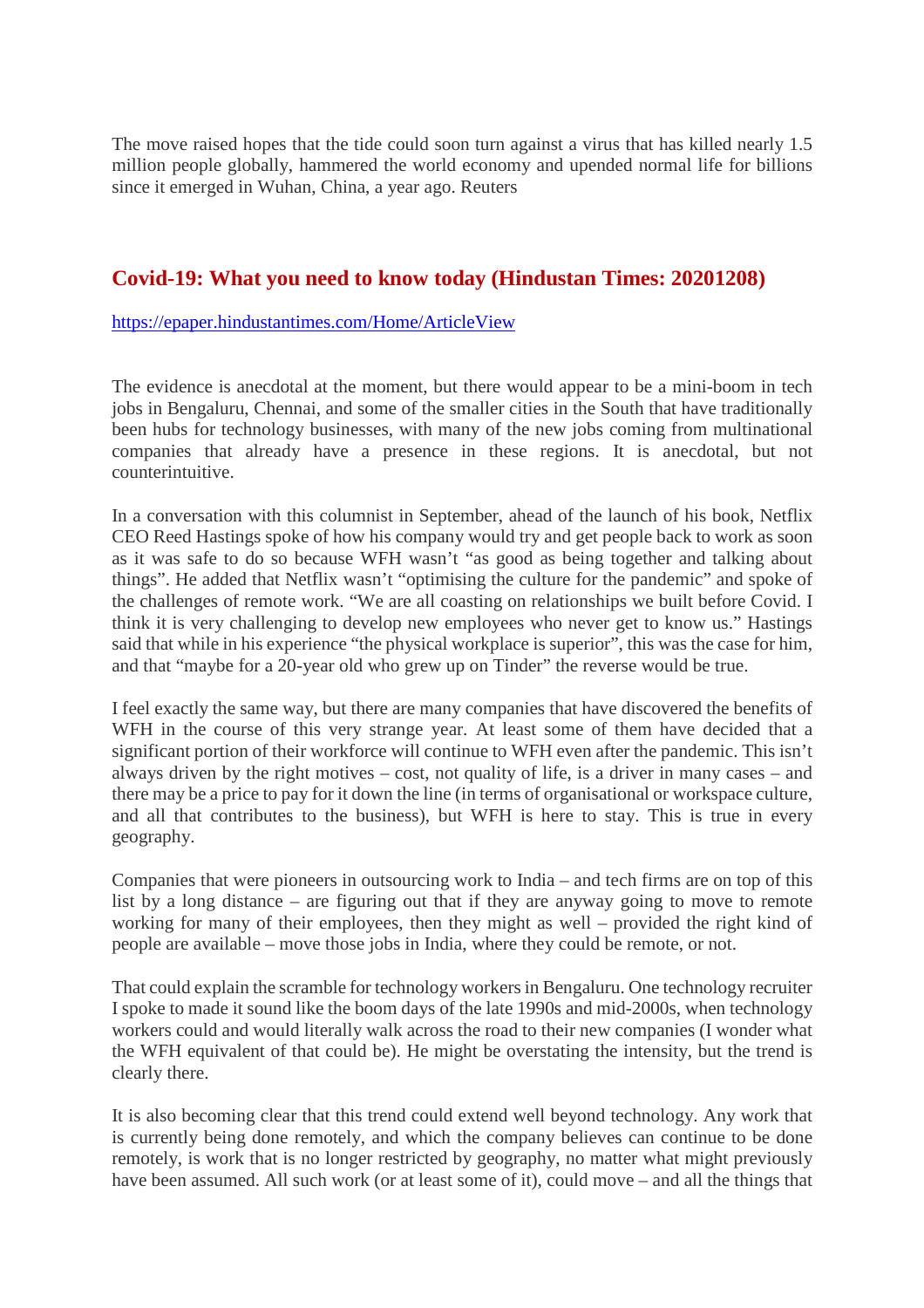worked to India's advantage during the first waves of IT and business process outsourcing will likely work for it in this context. That includes a well-educated, technically savvy, Englishspeaking workforce; excellent connectivity; and lower salaries and cost of living than in most Western nations.

While the anecdotes I have heard have come Bengaluru and Chennai, this is a trend any city with good connectivity, schools, and health care facilities, can leverage to its advantage (readers will notice that I didn't use the more expansive quality-of-life descriptor simply because it is very tough for a city to suddenly improve its).

Urban renewal, in India's current, emerging and aspiring outsourcing hubs should be part of the post-Covid plans of state governments if they want to tap into it.

#### **Covid Cases 20201208)**

http://onlineepaper.asianage.com/articledetailpage.aspx?id=15268924

## City records 1,674 Covid cases, positivity rate dips

New Delhi, Dec. 7: Delhi recorded 1,674 fresh Covid cases on Monday, the lowest in over three months, even as the positivity rate slipped to 3.15 per cent, authorities said.

The positivity rate on Thursday, Friday, Saturday and Sunday had stood at 4.96 per cent, 4.78 per cent, 4.2 per cent and 3.68 per cent, respectively.

These relatively low number of fresh cases<br>came out of 53,207 tests conducted the previous day, according to the latest bulletin issued by the Delhi health department.

Sixty-three fatalities were recorded, pushing<br>the toll in the national capital to 9,706, while the positivity rate dropped to 3.15 per cent, the bulletin said, adding that the average death rate of the past 10 days stood at 2.14 per cent. Meanwhile, Delhi health

minister Satyendar Jain about tweeted the improved Covid situation, "In a month, positivity declined to 3.15 per cent today from 15.26 per cent on November 7. During<br>the same period, RT-PCR positivity reduced to 6.68 per cent from 30.20 per cent. Lowest positivity in the last 6 months. Steadily Covid cases and positivity are coming down. Hope this will continue. Please observe all precautions."

The active cases tally on Monday dropped to 22,486 from 24,693 the previous day. Delhi recorded 2,706 fresh Covid cases on<br>Sunday. The fall in daily cases here is significant, as it is the lowest since

SIXTY-THREE fatalities were recorded, pushing the toll in the national capital to 9,706, while the positivity rate dropped to 3.15 per cent

August 31, when 1,358 fresh incidences were recorded. The Monday bulletin said that the total number of cases has<br>climbed to 5,93,924, while the recovery rate stood at over 94 per cent.

The number of containment zones in Delhi<br>jumped to 6,292 on<br>Monday from 6,173 on Sunday. The highest single-day spike of 8,593 cases till date was reported on November 11.

Mr Jain on Friday had said if the Covid positivity rate in the national capital

stayed below 4 per cent for five consecutive days, it would indicate that the city has successfully combated the pandemic.

The recent spike in cases had come during the festive season and rising pollution level. While Durga Puja celebrations ended on October 25, Diwali fell on Saturday and Chhath observed was on November 20-21.

The National Centre for Disease Control in a<br>report drafted recently had warned that Delhi needs to be prepared for about 15,000 fresh cases of Covid per day, taking into account the upcoming winter season-related respiratory problems, large<br>influx of patients from<br>outside and festive gatherings.  $-PTI$ 

**ANTIQUES IN**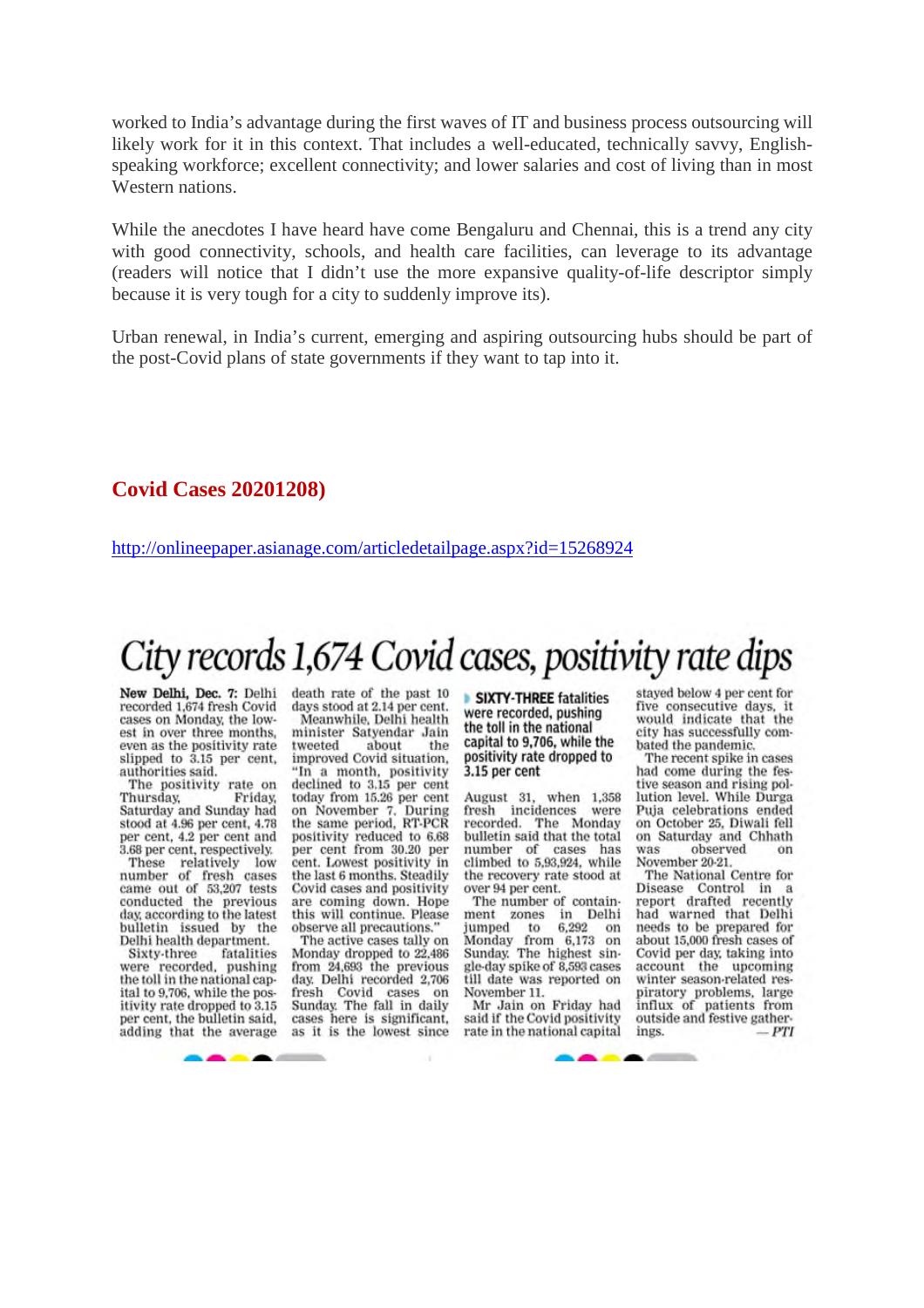#### **Coronavirus vaccines**

## **Transparency is vital: On authorisation of coronavirus vaccines (The Hindu: 20201208)**

https://www.thehindu.com/opinion/editorial/transparency-is-vital-on-authorisation-ofcoronavirus-vaccines/article33273494.ece

Safety and efficacy data must be known before emergency-use authorisation for vaccines A day after Pfizer sought the Indian regulator's nod for emergency-use authorisation for its mRNA vaccine, the Pune-based Serum Institute of India has approached the regulator for a similar nod for its vaccine, Covishield, developed by Oxford University. Unlike Pfizer, AstraZeneca, which is carrying out the phase-3 trials of the Oxford vaccine in four countries, is yet to secure a nod from any of the regulatory agencies. AstraZeneca recently gave details of the interim safety and efficacy data involving 131 COVID-19 cases in the phase-3 trials in the U.K. and Brazil. But details of the trials in India are not out yet. The unprecedented speed in taking the vaccine from the development stage to approval process in less than a year is remarkable, and perhaps necessitated by the toll the virus has taken on lives and livelihoods. But this is not without cause for concern at a time when governments are putting pressure on regulatory bodies to fast-track the entire process. Lack of transparency about vaccine safety and efficacy does no good in gaining people's confidence and willingness to get vaccinated. While Moderna, Pfizer and AstraZeneca took the extraordinary step of publicly sharing the trial protocol, the time points at which interim analysis of phase-3 trial in India will be carried out for safety and efficacy is unclear. While the U.S. FDA has clearly spelt out at least 50% efficacy and stipulated a median follow-up duration of at least two months after completion of the full vaccination regimen to assess a vaccine's benefit-risk profile for emergency-use approval, no such conditions have been mentioned by the Indian regulatory agency. The phase-3 trial of Covishield began on September 21 and completed the enrolment on November 12.

Prime Minister Narendra Modi announced a few days ago that a vaccine would be available in the next few weeks bringing some cheer in an otherwise desolate scenario. The sooner a vaccine is available, the better it is for everyone, but pushing through an ineffective or unsafe vaccine is worse than not having one. A survey by the London-based Vaccine Confidence Project revealed that though the intent to get vaccinated was 87% in India, 34% respondents were worried about side-effects while 16% were concerned about fast-moving trials. While the Indian government is aware of vaccine hesitancy among a certain section of people, the concerns are best addressed when all stakeholders are transparent at every stage and not by merely sharing guidelines regarding vaccine safety with the States. It is important that those seeking emergency-use authorisation share the safety and efficacy data immediately.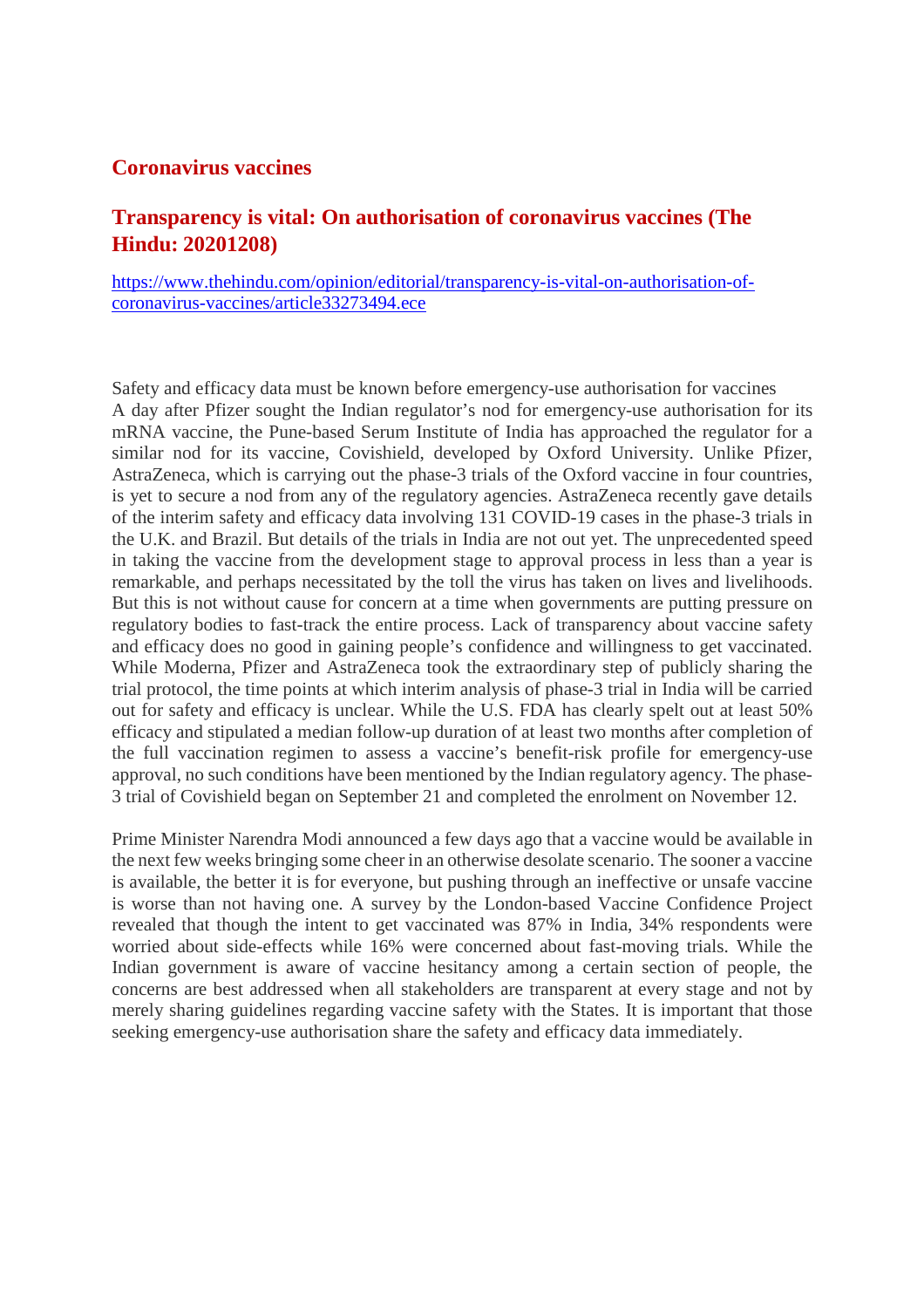#### **New COVID-19 testing**

#### **New COVID-19 testing approach measures patients' immune response for better diagnosis (New Kerala: 20201208)**

https://www.newkerala.com/news/2020/212178.htm

Researchers from UC San Francisco and the Chan Zuckerberg Biohub (CZ Biohub) have developed a new approach for COVID-19 testing that detects a distinct pattern of immune gene expression in infected individuals.

This type of test could be used as a check against possible errors generated by the standard tests that directly detect the SARS-CoV-2 virus, the scientists said.

In addition, the gene expression patterns seen in COVID-19 patients in the study indicate that, unlike other respiratory viruses, SARS-CoV-2 may suppress immune reactions in the early stages of infection, setting the stage for the virus to spread before patients develop symptoms.

The immune response to respiratory infections is largely responsible for symptoms like fever, nasal congestion and cough, which might typically encourage someone to isolate and seek testing. Because people with COVID-19 are most infectious early in their disease course, this suppressed immune response in COVID's first stages makes it more likely that individuals will infect others before they realize they are sick.

The leaders of the new study, published online in Nature Communications on November 17, 2020, say that although the new testing approach analyzes completely different molecules - from the person infected, rather than from the virus that infects the person -- it can be implemented using the same PCR technology on the same nasal swab samples. It could be used as a standalone test, or even combined into the same testing panels used in standard PCR tests to detect the virus. Combining the technologies could lessen the chances of false negative or false positive results, the researchers said.

"Without even having to detect the virus itself, these tests to measure changes in the expression of immune-related genes can determine whether or not someone has COVID-19," said cosenior study author Chaz Langelier, MD, PhD, assistant professor in the Division of Infectious Diseases in the UCSF Department of Medicine, who led the research with Amy Kistler, PhD, of CZ Biohub.

The UCSF scientists created three proof-of-concept versions of the new test -- one based on readouts of gene activity from three key genes, one based on readouts from 10 genes, and one based on 27 genes. The tests independently detected COVID-19 infection in clinically confirmed cases, increasing in sensitivity with the number of genes included.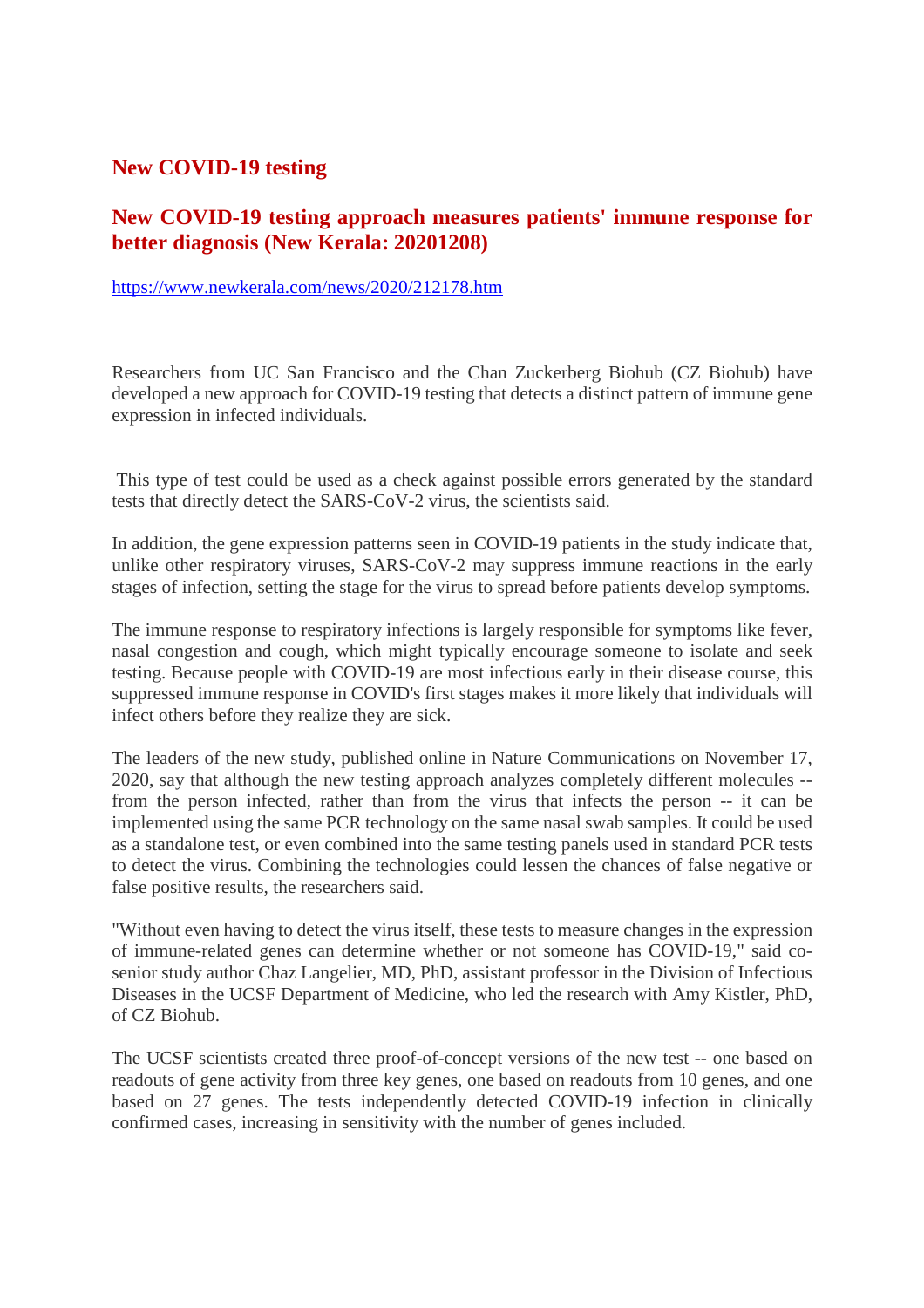Langelier envisions using one of these measures of gene activation both to flag false negative viral PCR tests, in which direct viral detection fails, and to rule out false positive results, which may arise from cross-contamination between samples in testing labs. False positives become an increasing challenge when performing routine testing of people without symptoms in populations with relatively few cases. Even adding just a few genes to the currently used virusdetecting tests could greatly improve accuracy, he said.

To determine which changes in gene activity were distinctive to SARS-CoV-2 infection the researchers first surveyed all the genetic material in swab samples from the upper respiratory tract, so that they could identify the most important and predictive indicators.

"We used a 'metagenomic' approach -- from each sample we sequenced all the genetic information, both from the patient and from any microbes present," said Eran Mick, PhD, bioinformatics scientist at UCSF and CZ Biohub, a first author of the study along with the Biohub's Jack Kamm, PhD. "We looked both at the microorganisms and at human gene expression, as measured by levels of RNA that has been transcribed from switched-on genes."

The researchers examined samples from patients with respiratory symptoms who were tested for COVID-19 as a possible explanation of their illness. The tests showed many of the patients did have COVID-19, but some of them turned out to be infected with more common respiratory viruses (like the flu) or to be suffering from nonviral conditions.

"In samples from COVID-19 patients we initially expected to find a large activation of genes that drive pro-inflammatory pathways, given how horrible we know this virus can be," Mick said. "We were surprised that it turned out to be the opposite. Some inflammatory pathways that were activated by other viruses were not in fact activated in COVID-19."

With computer algorithms and a great deal of number crunching, the UCSF scientists were able to identify a distinct pattern of gene expression associated with a tamping down of specific immune responses that occurs early during SARS-CoV-2 infection. The changes differed from those seen in other viral respiratory infections or nonviral respiratory illnesses, allowing for a specific diagnosis of COVID-19.

The pattern of immunosuppressive gene expression the researchers identified in COVID-19 may explain the stealthy nature of this highly transmissible virus, the researchers said. Unlike the first SARS-CoV virus, which caused global concern and killed hundreds in 2002 and 2003, SARS-CoV-2 appears to be most transmissible before the onset of symptoms, or just as symptoms first arise, making it more likely that individuals will infect others before they realize they are sick.

"We have concluded from our work that there is an immunosuppressive effect taking place that prevents symptoms from developing early during infection despite high levels of viral replication," Langelier said. "It's a brilliant strategy, if you're a virus."

However, as is now well known, in a subset of COVID-19 patients, after the virus makes its way down the respiratory tract and infects cells within the lungs, the immune system eventually launches an overly aggressive response that damages the patient's own tissues. Intensive-care treatment aims to counter this often-deadly immune reaction, but that does not mean early immunosuppressive treatment would result in better outcomes.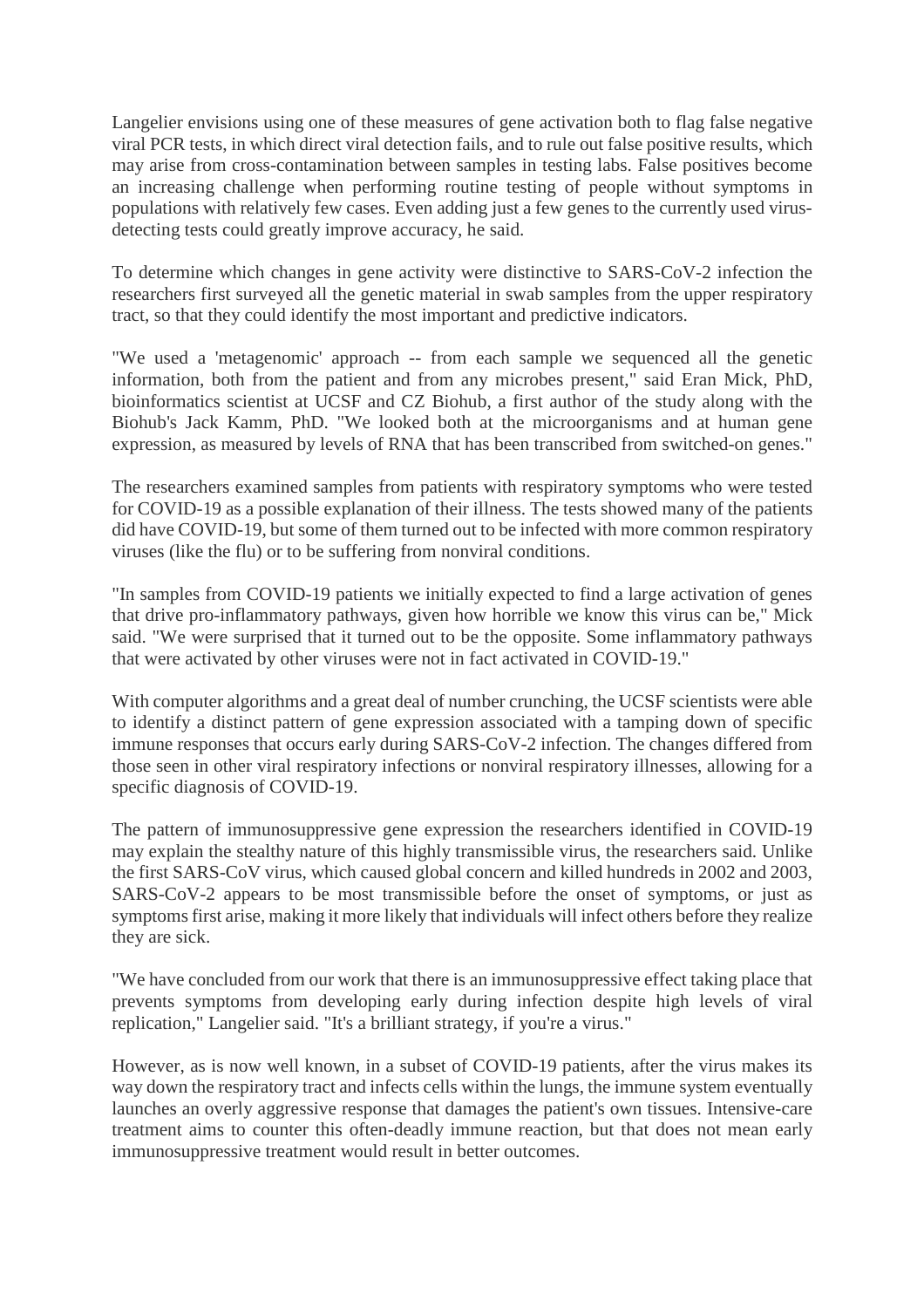"Our findings of a diminished inflammatory response by the innate immune system suggest that treatments that suppress the immune system early during COVID-19 infection are unlikely to be beneficial," Langelier said. "The medical community already knows from the RECOVERY study that the immunosuppressive steroid drug dexamethasone benefits patients with severe disease, but for those with mild disease there was a trend toward worse outcomes with treatment."

The Nature Communications study was based on analysis of one early time point during the course of infection, and patient outcomes were unknown. But the UCSF researchers also are participating in the multicenter, prospective, observational COMET study of patients hospitalized with COVID-19, in which samples are collected throughout the course of the disease, and clinical progression and disease outcomes are tracked.

It may be that changing patterns of gene activation affecting the immune system could help predict which individuals are most likely to experience severe illness as a result of COVID-19 infection. The research might also lead to the identification of new targets for treatment and new therapeutic strategies.

"Especially with the multiple approaches being taken by the many researchers who are participating in the nationwide study, I think it's possible that we may find predictors of severe disease that are clinically actionable," Langelier said.

## **Mediterranean diet**

## **Mediterranean diet cuts risk of heart attack: Study (New Kerala: 20201208)**

#### https://www.newkerala.com/news/2020/211937.htm

The Mediterranean diet which is high in vegetables, whole grains, fish and olive oil, not only helps you lose weight but may also help reduce the risk of having another heart attack.

The study, published in the journal PLOS Medicine, compared the effects of two different healthy diets on the endotheliem, the walls that cover the arteries.

"We observed that the Mediterranean diet model induced better endothelial function, meaning that the arteries were more flexible in adapting to different situations in which greater blood flow is required," said study author Jose Lupez Miranda from the University of Curdoba in Spain.

"Besides, the endothelium's ability to regenerate was better and we detected a drastic reduction in damage to the endothelium, even in patients at severe risk," Miranda added.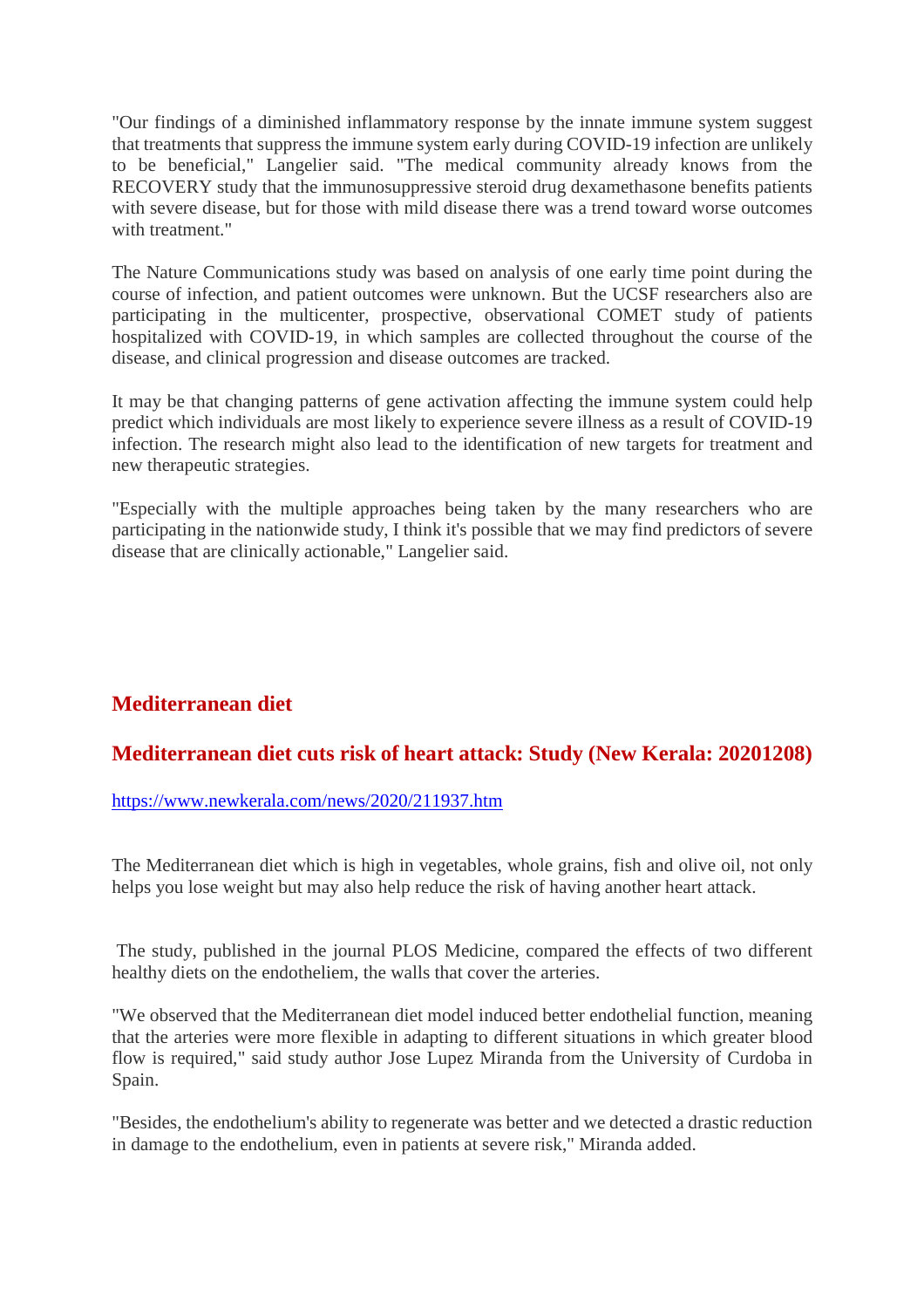According to the researchers, 1,002 patients who had previously had an acute myocardial infarction took part in the study and were monitored over the course of a year.

The research group had previously worked on a similar study with healthy patients, however, this is the first time it has been done with ill patients, who are more likely to have other heart attacks.

"The degree of endothelial damage predicts the occurrence of future cardiovascular events, as in acute myocardial infarctions," Miranda said.

"If we can take action at the inital stages, prompting endothelium regeneration and better endothelial function, we can help to prevent heart attacks and heart disease from reoccurring", Miranda explained.

During the study, half of the patients were told to follow a Mediterranean diet, based on using plenty of virgin olive oil, eating fruit and vegetables every day, and having three servings of legumes, three of fish and three of nuts a week.

In addition, they were told to cut down on eating meat, especially red meat, and to avoid additional fats such as margarine and butter as well as food that is high in sugar.

In contrast, the other group was told to follow a low-fat diet, based on limiting all kinds of fat, both animal and plant, and increasing their intake of complex carbohydrates.

They were told to cut down on red meat, to choose low-fat dairy products, to avoid eating nuts and to reduce their intake of sweets and pastries.

The findings showed the benefits of the Mediterranean diet. In patients with heart disease, the diet is helping them to reduce the likelihood of having another heart attack.

#### **Boost immune response**

#### **Study reveals potential cancer therapy may boost immune response (New Kerala: 20201208)**

A new approach to cancer therapy shows potential to transform the commonly used chemotherapy drug gemcitabine into a drug that kills cancer cells in a specialised way, activating immune cells to fight cancer, according to a study led by Cedars-Sinai Cancer investigators.

The findings, made in human and mouse cancer cells and laboratory mice, were published in the peer-reviewed journal Nature Communications.

The investigators discovered that when they added the Food and Drug Administrationapproved anti-inflammatory medication celecoxib (Celebrex) to gemcitabine chemotherapy, it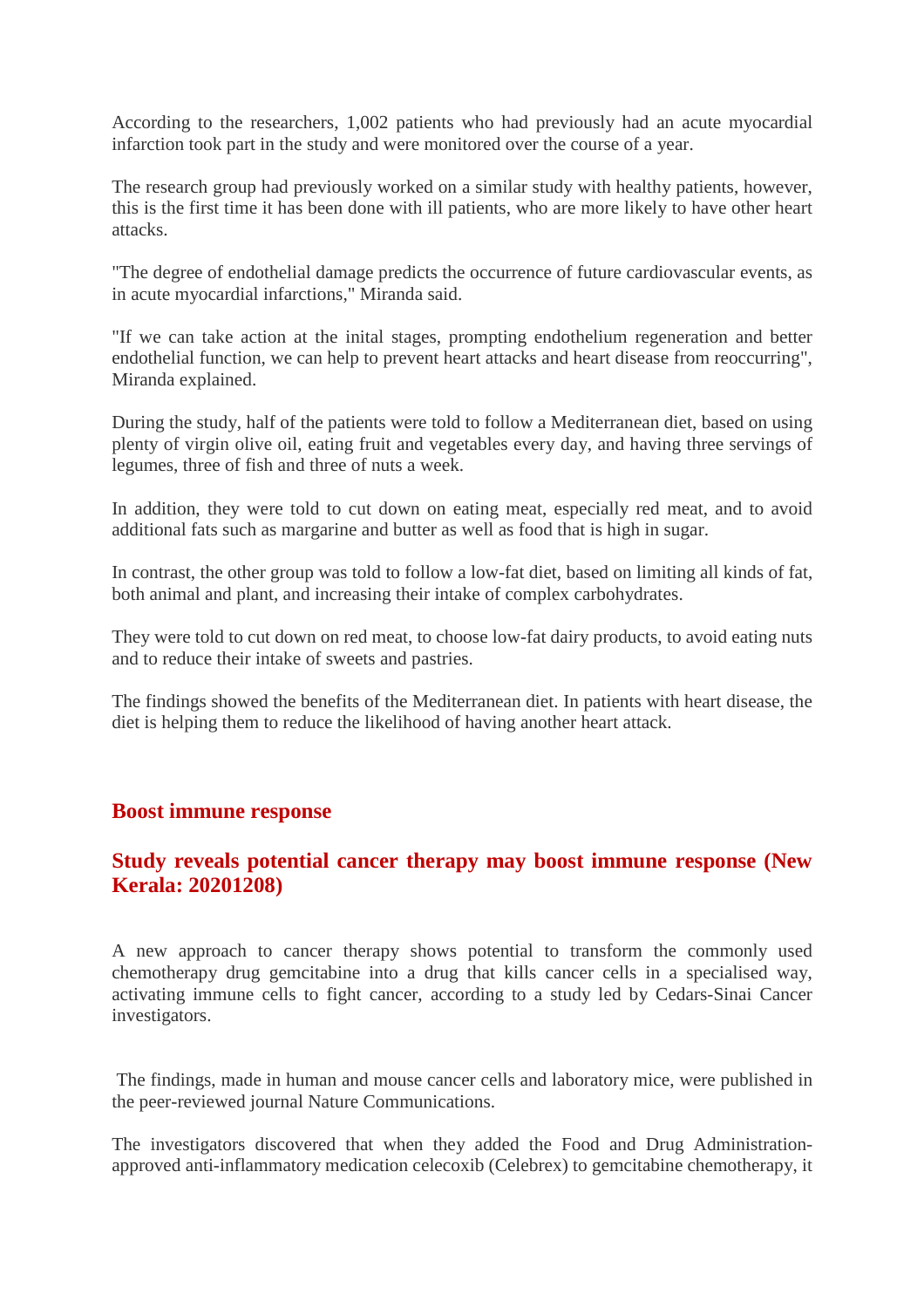converted gemcitabine from a non-immunogenic drug-unable to activate a patient's own immune response-to an immunogenic drug, which triggered the immune response in the mice. The combination of drugs delivered a "one-two punch" of killing tumor cells and activating immune cells, said Keith Syson Chan, PhD, a Cedars-Sinai Cancer translational scientist and corresponding author of the study. Kazukuni Hayashi, PhD, is the first author.

"I believe that our study has significant clinical potential, as cancer immunotherapy continues to emerge as an important pillar for treating cancer patients," Chan said. "This discovery, if confirmed in clinical trials, may potentially increase the percentage of patients who respond to cancer immunotherapy."

Currently, about 70 per cent to 85 per cent of patients taking immunotherapy drugs fail to respond to them, he added.

Since the 1940s, the main treatment for killing cancer cells has involved chemotherapy drugs, which kill the cells directly. But many of the current drugs fail to induce the most efficient form of cell death, known as "immunogenic" cell death, which activates the release of a protein called a "go" or "danger" signal.

The "go" signal prompts immune cells-called dendritic cells-to spur T cells to eradicate tumors. Instead, most current chemotherapies for pancreatic, bladder, breast, ovarian and non-small cell lung cancers not only are non-immunogenic-they suppress the immune system.

In recent years, immunotherapy drugs have been added to chemotherapy regimens, or used alone, to help a patient's own immune cells attack cancer, but the response rate is low.

Certain chemotherapy drugs such as gemcitabine do kill cancer cells and release the "go" signal for an immune response. Scientists, therefore, have believed that those drugs are immunogenic. That is not entirely the case, though, Chan said.

In a surprise discovery, the study investigators-from Cedars-Sinai, Baylor College of Medicine in Houston, and Taipei Medical University in Taiwan-found that while gemcitabine does release the "go" signal, it also prompts the release of an inhibitory signal, or brake, that stops dendritic cells from activating cancer-killing T cells. If the brake is on, "the T cells don't go anywhere," Chan explained. It is necessary, therefore, to find a balance between the "go" and "brake" signals to prompt an effective immune response.

The solution to that balance, the investigators discovered, is the anti-inflammatory drug celecoxib, which removed the brake so that only the "go" signal remained. The dendritic and T cells then were better able to perform their immune responses. Gemcitabine was transformed into an immunogenic drug.

"Rather than focusing on stepping down harder on the gas pedal-releasing proteins that are "go" signals-we removed the impeding brake pedal, allowing the dendritic cells to induce T cells to kill tumors," Hayashi said.

Chan and Hayashi said they believe that the immune response will perform even better with an immunotherapy drug added to a gemcitabine and celecoxib treatment regimen. A study is underway in Chan's lab to test that hypothesis. They look forward, they said, to testing the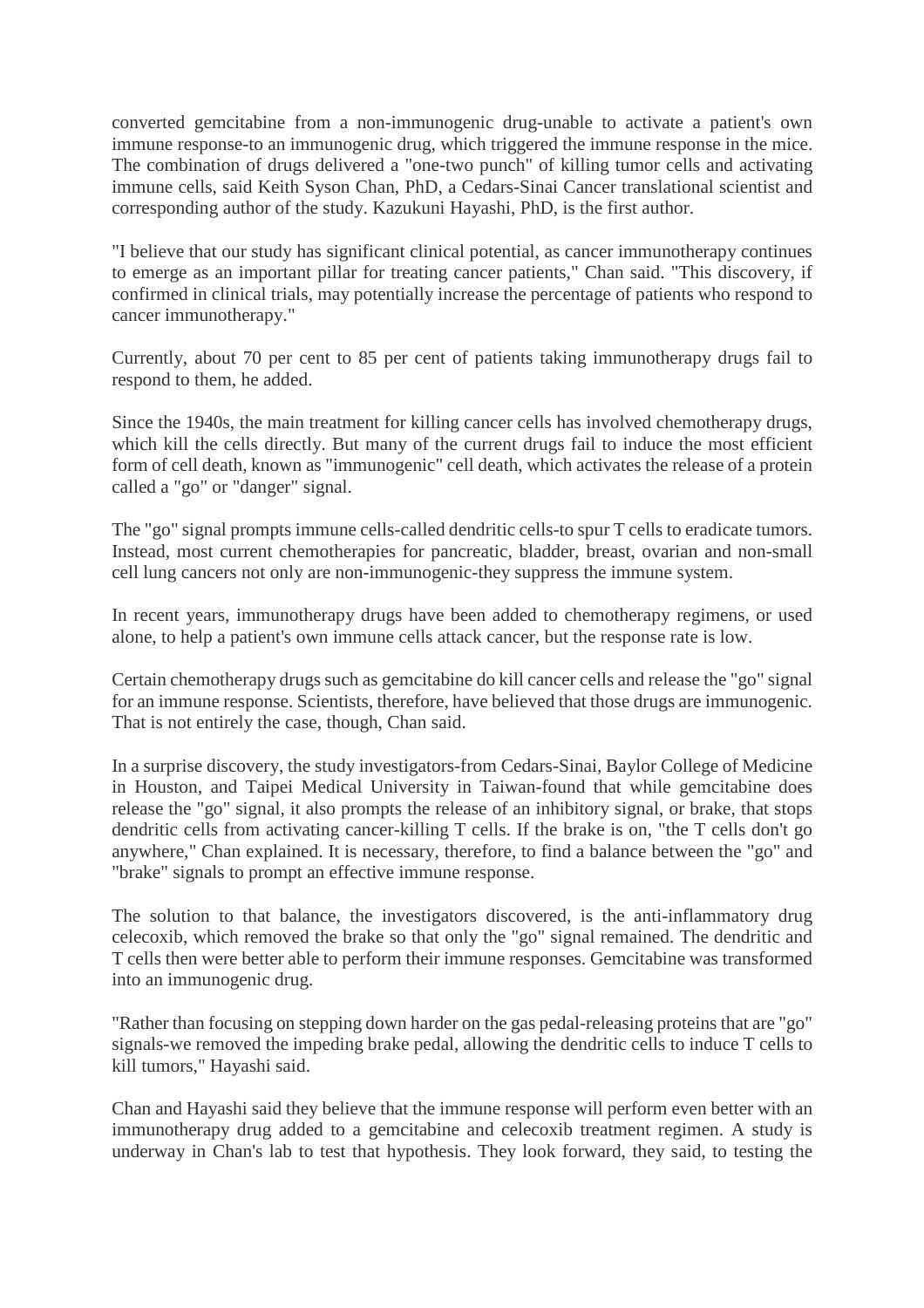efficacy of the new treatment in randomized, placebo-controlled human trials in collaboration with their Cedars-Sinai clinical colleagues.

"Harnessing the patients' immune system to attack patients' tumor cells has become an important tool for physicians treating cancer," said Dan Theodorescu, MD, PhD, director of the Cedars-Sinai Cancer enterprise. "Unfortunately, our current efforts fail in a significant number of patients. This study unveils at least one potential mechanism explaining these failures, and more importantly, provides a potential solution."

#### **Breast cancer**

## **Obesity contributes to 40 pc mortality gap between black and white women with early breast cancer (New Kerala: 20201208)**

#### https://www.newkerala.com/news/2020/211873.htm

In an analysis of women with early breast cancer, black women had higher rates of obesity and other health conditions that can affect survival, compared with white women.

The findings are published early online in CANCER, a peer-reviewed journal of the American Cancer Society (ACS).

Obesity is a known risk factor for various cancers, and its rise over the past few decades has contributed to a rise in breast cancer rates that is greater in Black women than white women.

At the same time, as breast cancer mortality rates have declined, the decline has been less pronounced in black women, producing a 40 per cent mortality gap.

To investigate further, Kirsten Nyrop, PhD, of the University of North Carolina at Chapel Hill, and her colleagues analysed information concerning 548 patients treated at their hospital for early breast cancer.

The team found that 62 per cent of black patients and 33 per cent of white patients fell within the obese weight range, and higher percentages of black women had obesity-related comorbidities, such as hypertension, diabetes, and high cholesterol than white women.

Yet, despite significant differences in the prevalence of obesity and comorbidities, there were no differences between black and white patients in treatment decisions with regard to type of surgery, chemotherapy, radiation, or endocrine therapy.

"Early breast cancer is highly treatable, and survival rates have improved steadily due to treatment advances and early detection through mammograms; however, the high rates of obesity, overall comorbidities, and obesity-related comorbidities observed among women with